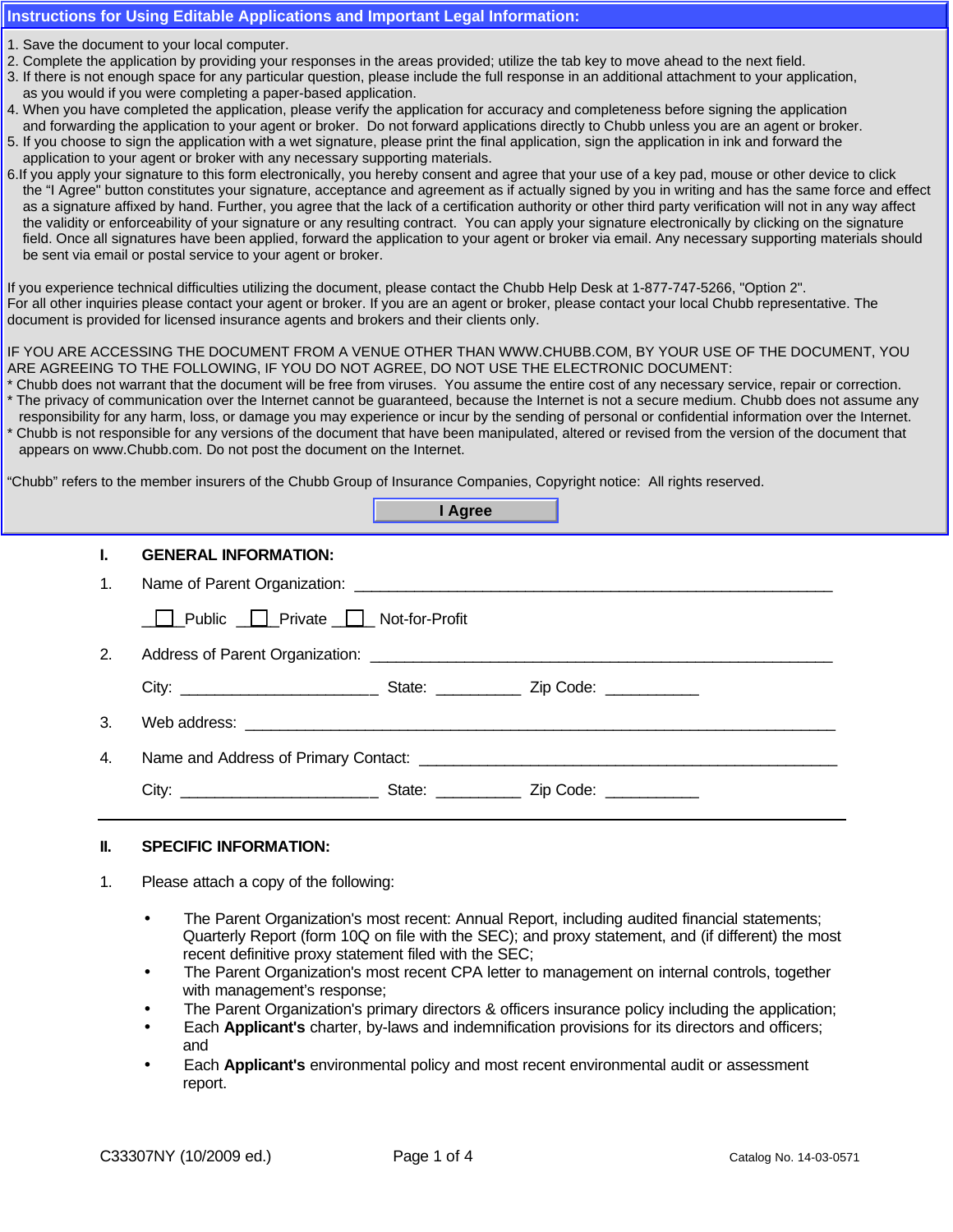

#### 2. Current Insurance:

Provide the following information with respect to the insurance coverage currently maintained by the Parent Organization, if applicable:

#### a. Directors and Officers Liability

|                               | Limits | <b>Retention</b> | <b>Premium</b> | <b>Policy Period</b> |
|-------------------------------|--------|------------------|----------------|----------------------|
| <b>Primary Insurer:</b>       |        |                  |                |                      |
|                               |        |                  |                |                      |
| <b>First Excess Insurer:</b>  |        |                  |                |                      |
|                               |        |                  |                |                      |
| <b>Second Excess Insurer:</b> |        |                  |                |                      |
|                               |        |                  |                |                      |

Total limits (primary and excess) \_\_\_\_\_\_\_\_\_\_\_\_\_\_\_\_\_\_; *if additional excess layers, please attach a separate sheet.* 

#### b. Environmental Impairment Liability Insurance

|                                 | . .<br>Limits | ------<br>ntion | Premium | <b>Policy Period</b> |
|---------------------------------|---------------|-----------------|---------|----------------------|
| <b>Primary Insurer:</b><br>тшпа |               |                 |         |                      |
|                                 |               |                 |         |                      |

Total limits (primary and excess) \_\_\_\_\_\_\_\_\_\_\_\_\_\_\_\_\_\_; *if additional excess layers, please attach a separate sheet.* 

3. Is any Applicant currently a general partner in any limited or general partnership?  $Yes \Box No \Box$ 

*If "Yes" please explain with full details as an attachment to this Application.*

- 4. Recent, Pending and Contemplated Changes:
	- a. Whether or not such discussions have been publicly disclosed, is any **Applicant** or any individual proposed for coverage currently involved in discussions with any other party concerning any actual or potential:

|                                                                                                        | (i)   | merger, acquisition, or tender offer?                                                                                             | Yesl                         |  |
|--------------------------------------------------------------------------------------------------------|-------|-----------------------------------------------------------------------------------------------------------------------------------|------------------------------|--|
|                                                                                                        | (ii)  | public offering of securities (whether or not such securities are required to be<br>registered under the Securities Act of 1933)? | $Yes \Box No \Box$           |  |
|                                                                                                        | (iii) | reorganization or material change in any arrangement with lenders, bondholders,<br>financiers or other significant creditors?     | $Yes \bigsqcup No \bigsqcup$ |  |
|                                                                                                        | (iv)  | restatement of audited financial statements?                                                                                      | $Yes \Box No \Box$           |  |
| b.                                                                                                     |       | Has any Applicant replaced its outside auditors at any time during the last 3 years?                                              | $Yes \Box No \Box$           |  |
| C <sub>1</sub>                                                                                         |       | Does any Applicant currently anticipate replacing its outside auditors?                                                           | $Yes \Box No \Box$           |  |
| If "Yes" to any question above, please explain with full details as an attachment to this Application. |       |                                                                                                                                   |                              |  |
|                                                                                                        |       |                                                                                                                                   |                              |  |

d. Does each **Applicant** maintain a formal corporate governance policy? Yes Yes No No No No No No No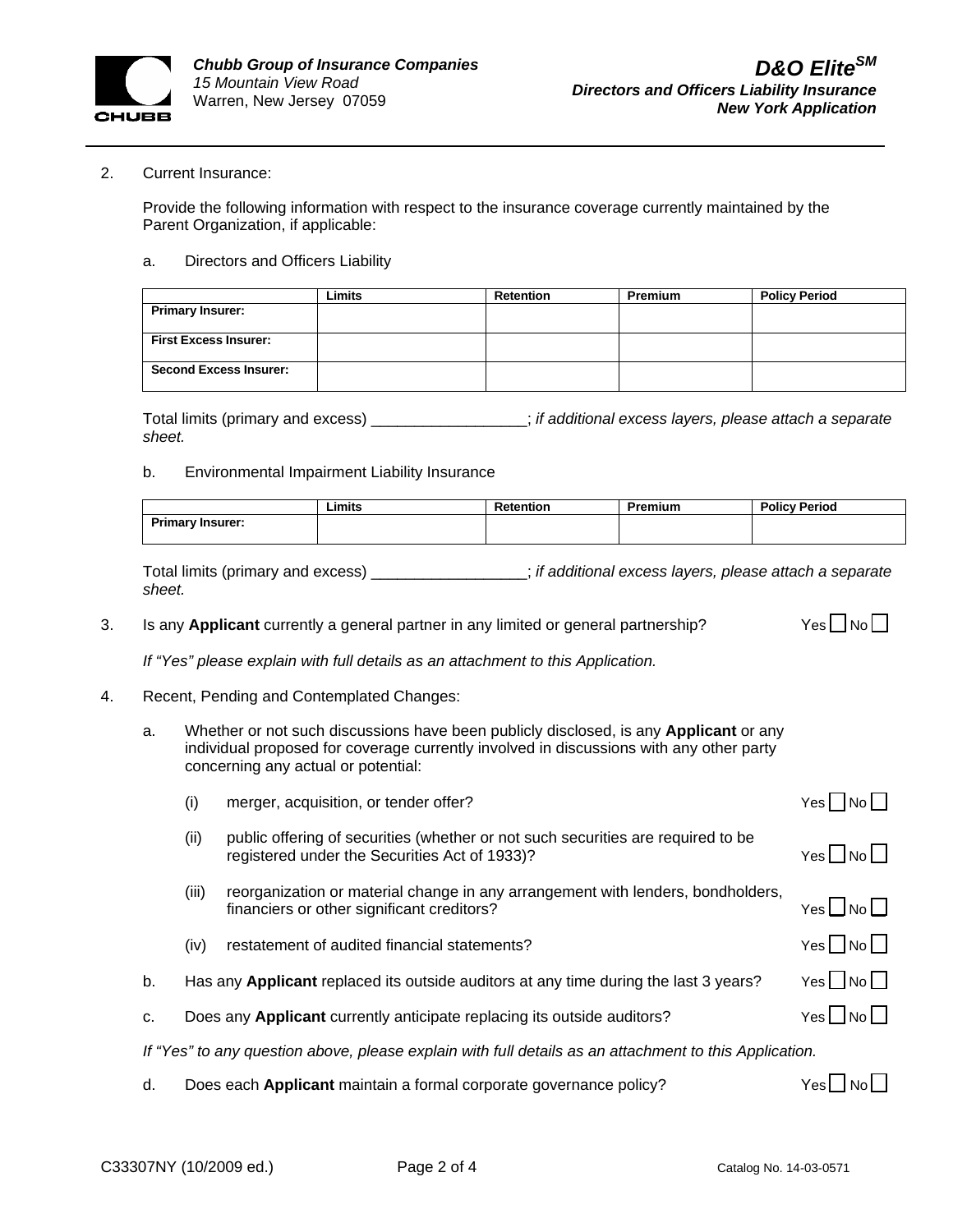

|    | е.                                    |                                                                                                       | Is each Applicant fully compliant with its respective Exchange Listing Requirements?                                                                                                  | Yesl               |  |
|----|---------------------------------------|-------------------------------------------------------------------------------------------------------|---------------------------------------------------------------------------------------------------------------------------------------------------------------------------------------|--------------------|--|
|    |                                       | If "No" to any question above, please explain with full details as an attachment to this Application. |                                                                                                                                                                                       |                    |  |
| 5. | Past Activities/Lawsuits/Proceedings: |                                                                                                       |                                                                                                                                                                                       |                    |  |
|    | a.                                    |                                                                                                       | During the last 5 years, has any <b>Applicant</b> or individual proposed for coverage, in any capacity,<br>been involved in any of the following matters?                             |                    |  |
|    |                                       | (i)                                                                                                   | Antitrust, copyright or patent litigation?                                                                                                                                            | $Yes \Box No \Box$ |  |
|    |                                       | (ii)                                                                                                  | Civil, criminal or administrative proceeding or formal or informal investigation<br>concerning compliance or noncompliance with any federal or state securities<br>law or regulation? | $Yes \Box No \Box$ |  |
|    |                                       | (iii)                                                                                                 | Any other criminal action or proceeding?                                                                                                                                              | $Yes \Box No \Box$ |  |
|    |                                       | (iv)                                                                                                  | Class action, derivative suit or other representative proceeding?                                                                                                                     | Yesl INoll         |  |
|    |                                       |                                                                                                       |                                                                                                                                                                                       |                    |  |

*If "Yes" to any of these, please explain with full details as an attachment to this Application.* 

b. Other than those identified in response to Section 5 a, has any claim been brought at any time during the last 5 years against any individual proposed for coverage in his or her capacity as a director or officer of any entity?  $\blacksquare$ 

*If "Yes", please explain with full details as an attachment to this Application.*

## 6. **REPRESENTATION: PRIOR KNOWLEDGE OF FACTS/CIRCUMSTANCES/SITUATIONS:**

No person proposed for coverage is aware of any fact, circumstance, or situation which he or she has reason to suppose might give rise to any claim that would fall within the scope of the proposed coverage, except: **NONE** or

Without prejudice to any other rights and remedies of the Company, each **Applicant,** on its own behalf and on behalf of all persons proposed for coverage, understands and agrees that if any such fact, circumstance, or situation exists, whether or not disclosed in response to question 6 above, any claim or action arising from such fact, circumstance, or situation is excluded from coverage under the proposed policy, if issued by the Company.

## **III. MATERIAL CHANGE:**

If there is any material change in the answers to the questions in this Application before the policy inception date, the **Applicants** must immediately notify the Company in writing, and any outstanding quotation may be modified or withdrawn.

# **IV. NOTICES:**

 $\overline{a}$ 

The Parent Organization's submission of this Application does not obligate the Company to issue, or the Parent Organization to purchase, a policy. The Parent Organization will be advised if the Application for coverage is accepted. The **Applicants** hereby authorize the Company to make any inquiry in connection with this Application.